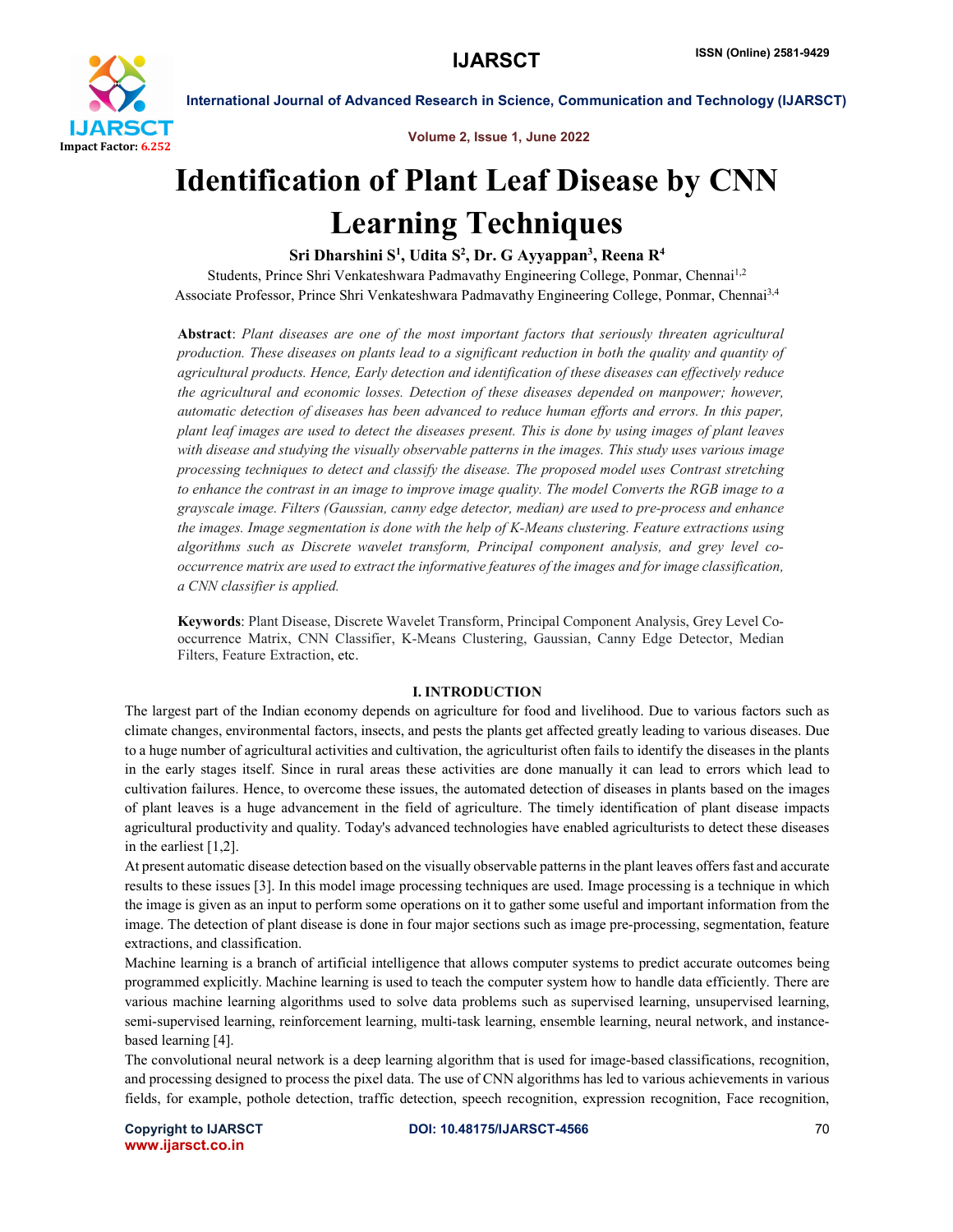

# Volume 2, Issue 1, June 2022

Fingerprint recognition, and much more. The plant disease detection done using the CNN classifier has a very good result and accuracy than the disease detection done using an SVM classifier [5]. This proves that the convolutional neural network is the best method for object recognition in images. The CNN classifier classifies the features of the leaf images to detect the disease.

# II. LITERATURE REVIEW

The detection of plant disease has been done a lot in the past with lots of work devoted to identifying the disease using image processing techniques. It continues to attract a lot of researchers to carry out their research in this field. Automatic disease detection in image processing using CNN has been gaining attention in recent years.

Geetha et al., (2020) [6] proposed the plant leaf disease classification and detection using machine learning. Image preprocessing to remove noise, segmentation to part the affected area of the leaf, and k-nearest neighbors (KNN) algorithm for classification.

Gayathri et al., (2021) [7] used the internet of things (IoT) to recognize and monitor crop disease. Machine learning algorithms such as SVM and CNN are used. This work performs a comparative analysis between SVM, CNN, naïve Bayes, and KNN.

Jun Liu and Xuewei Wang (2021) [8] proposed plant disease and pests' detection in digital image processing using deep learning. CNN algorithms are used for classification along with feature extractions. They evaluated the performance of the algorithm using evaluation indices such as precision, recall, mean average precision, and mean F1 score.

Vijay Singh and A.K. Misra (2016) [9] proposed plant leaf disease detection using image segmentation and soft computing techniques. They proposed an algorithm named K-Means clustering for image segmentation. They used banana, beans, jackfruit, lemon, mango, potato, tomato, and sapota plant leaves samples for disease detection.

Sunil et al., (2022) [10] performed plant leaf disease detection using computer vision models and machine learning algorithms. This paper is based on the diseases detected in tomato leaves. Histogram equalization and K-means clustering are used to increase image quality.

K. Padmavathi and K. Thangadurai (2016) [11] did a comparative study on the implementation of RGB and Grayscale images in plant leaves disease detection. They analyzed the Grayscale and RGB images using techniques such as preprocessing, segmentation, and classification.



### III. PROPOSED METHODOLOGY

Copyright to IJARSCT **DOI: 10.48175/IJARSCT-4566** 71 Figure 1: Proposed System Architecture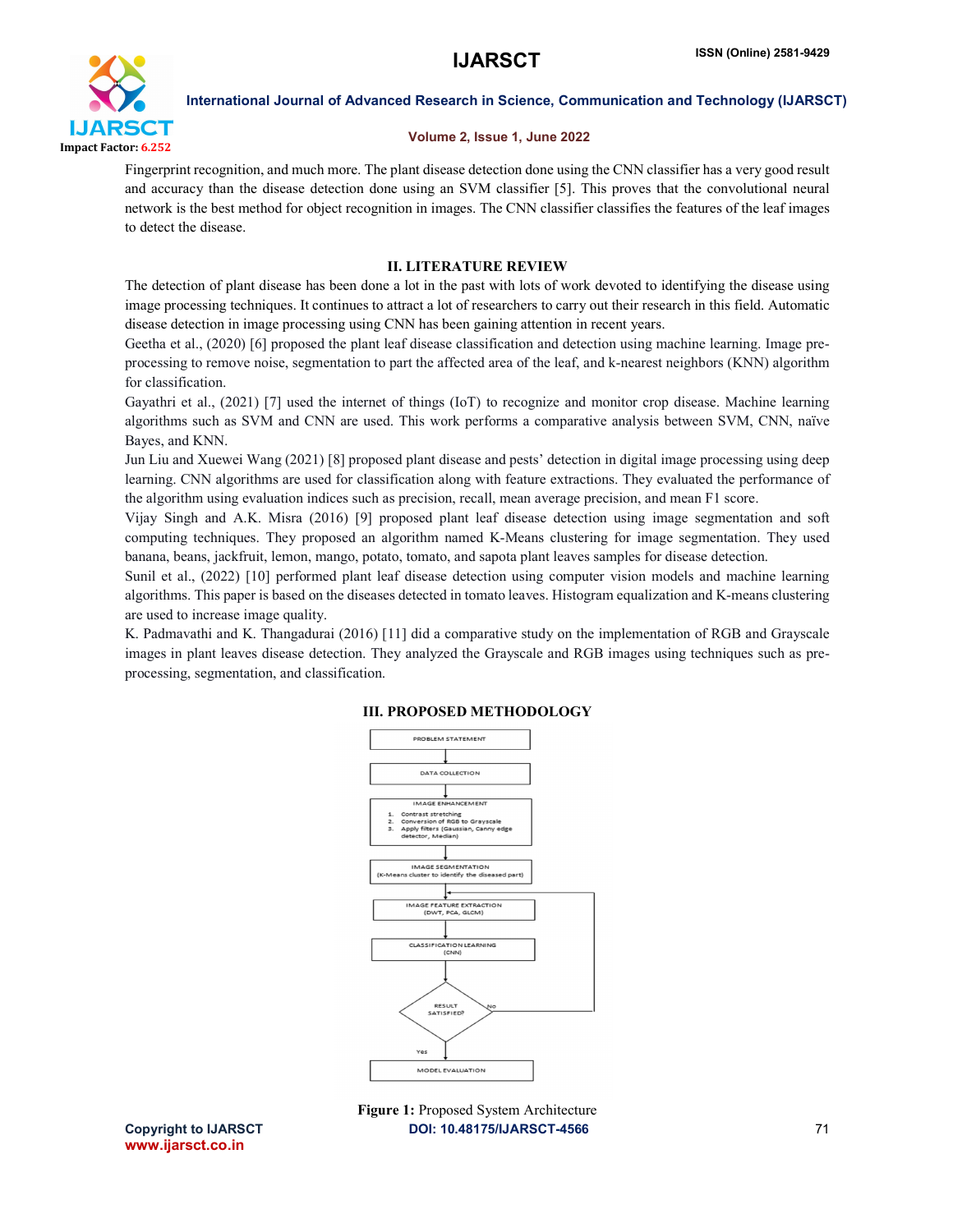

## Volume 2, Issue 1, June 2022

Since plants are vulnerable to various diseases and infections at a faster rate it is important to detect these diseases in the earlier stages itself. There are various reasons because of why these causalities occur such as temperature and climate changes, quantity, and quality of food, bacteria, and fungus. Farmers can also sometimes fail to identify these diseases in the early stages.

Hence to overcome these the proposed system is executed using image processing techniques that aim to detect and classify these diseases. The proposed system uses 3 filters: Gaussian filter, Canny Edge detector, and Median filter. K-Means clustering is used for image segmentation. Feature extraction is done using algorithms such as Discrete wavelet transform, Principal component analysis and grey level co-occurrence matrix to extract 12 features from the image. The extracted features are classified by applying CNN classifier for identifying plant leaf disease in the collected image dataset. Figure 1 shows the proposed system architecture.

# IV. DATA ACQUISITION

We use the plant leaf's images which contain both affected leaves and healthy leaves. All these images are resized to have a uniform dataset. This work considers around 681 images. It consists various types of plant. Namely, Brinjal, Grape, Pepper Bell, Potato, and Tomato. Fig 2 shows the sample images of collected dataset.



Figure 2: Sample Image of Collected Dataset

# V. MATERIALS AND METHODS

The disease detection system is a combination of various steps, techniques, and algorithms which are combined in a controlled manner. The proposed system has various modules through which the images travel for the disease to be detected in the final stage. All these modules are performed using MATLAB.

# VI. IMAGE ENHANCEMENT

Image enhancement is the procedure of improving the quality of the images before processing is done. It is done to bring the images to the desired quality in terms of color and size. Contrast stretching also known as normalization is an enhancement technique used to improve the image contrast by stretching the range of intensity values the image contains. The plant leaf image is converted from an RGB image to a grayscale image. Noise in an image is a type of visual distortion that causes variations in the brightness and color of the image which makes image processing difficult. These noises can be removed using filters. The filters used are:

- GAUSSIAN filter which is a low pass filter used to blur the images to reduce the image size and remove noise and detail.
- CANNY EDGE DETECTOR filter is a multi-stage process used to detect a wide range of edges in images while suppressing the noise to reduce the amount of data to be processed.
- MEDIAN filters are non-linear filters used for noise removal and image smoothening.

These filters can emphasize or remove certain features [12]. Figure 3 shows the RGB and Grayscale images.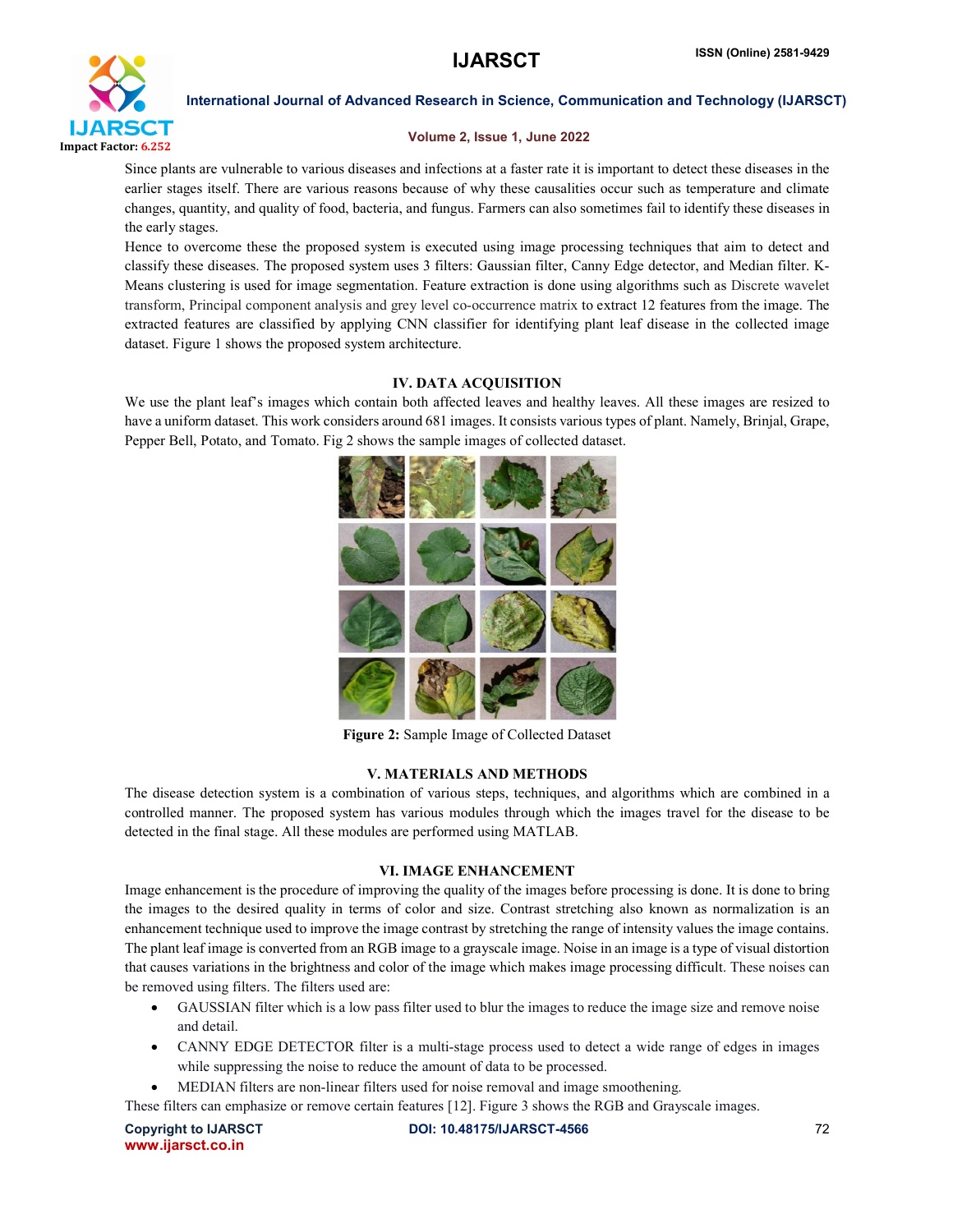

#### Volume 2, Issue 1, June 2022



Figure 3: RGB and Grayscale Image

### VII. IMAGE SEGMENTATION

Image segmentation is a method in which an image is partitioned into various segments according to their similar features and properties. Segmentation helps in reducing the image complexity so that further processing of the image can be done easily. These techniques can be used to divide and group pixels from an image and to assign labels to pixels. Thresholding is a type of image segmentation where the pixels of a Grayscale image is changed to convert it into a binary image, i.e., a black and white image. Otsu's strategy is utilized to perform a clustering-based image Threshold. In leaf images, the disease parts are highlighted and shown separately with the help of segmentation techniques such as K-Means clustering. K-Means clustering is an unsupervised algorithm used to segment the diseased area from the image. This algorithm is used when the data used is without any defined group or category. It identifies the patterns and clusters the data into k-clusters where k is the value of total clusters. The clustered data is then used for feature extraction. Figure 4 shows the leaf image after segmentation.





Figure 4: Input Image after Segmentation

### VIII. FEATURE EXTRACTION

Feature extraction is a process that helps to reduce the amount of unwanted and redundant data from the dataset. It is used to transform the raw dataset into the desired form. It reduces the amount of features/information in a dataset by creating new features from the existing ones and then discards the original features. The reduction of these features helps to classify the images quickly without much effort. The feature extraction is performed with the help of algorithms such as:

- Discrete Wavelet Transform (DWT) is widely used in feature extraction to reduce the image size without compromising the image quality thus increasing the resolution.
- Principle Component Analysis (PCA) is used to reduce the dimensionality of the large dataset by transforming the large set of variables into a smaller one which retains most of the Information from the large dataset.
- Gray Level Co-Occurrence Matrix (GLCM) is used for second-order statistical texture analysis of an image. It analyses the textural features present in the images.

With the help of these 3 algorithms, a total of 12 features are extracted such as Contrast, Correlation, Energy, Homogeneity, Mean, Standard Deviation, Entropy, RMS, Variance, Smoothness, Kurtosis, and Skewness [13].

# IX. IMAGE CLASSIFICATION

Image classification is the process where the computer can analyze an image and identify under which class the image falls where classes refer to the labels such as the names of the disease. It labels the image by categorizing and labeling groups of pixels or vectors within an image. Classification is of two methods: supervised which is human-guided and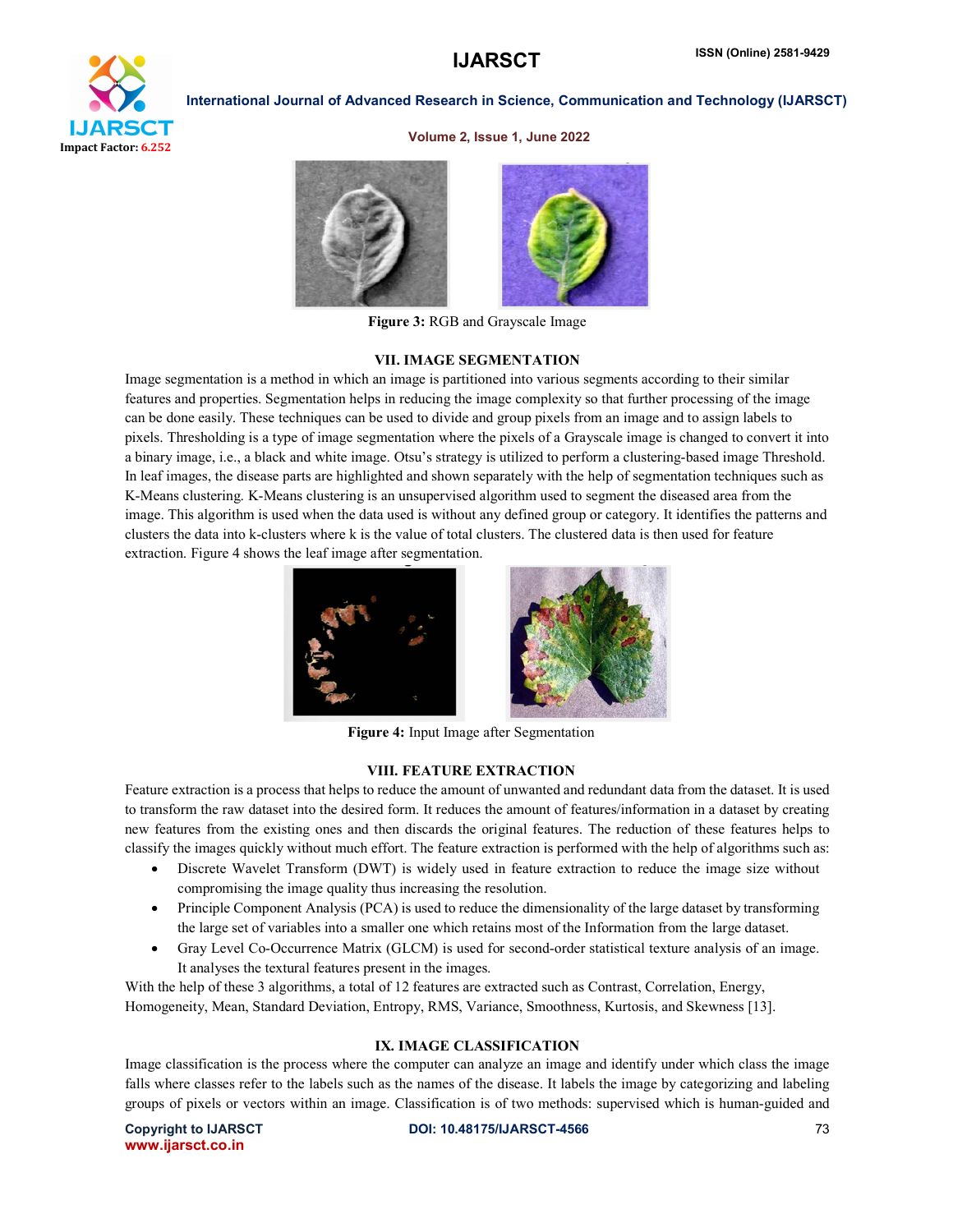

### Volume 2, Issue 1, June 2022

unsupervised in which outcomes are calculated by the software. The image classification is achieved using the Convolutional Neural Networks (CNN). The CNN algorithm takes an image and assigns a class and a label to make it unique. CNN has had amazing performance results in various fields related to image recognition, pattern recognition, speech recognition, emotion recognition, traffic detection, and more. CNN has multiple layers, including a convolutional layer, ReLu (activation) layer, pooling layer, and fully connected layer. In CNN the convolution layer is the most important and is the building block of CNN. Both convolutional and fully connected layers have parameters whereas ReLu and pooling layers do not have any parameters [14].

### X. RESULT

Figure 5 shows the results of the proposed disease detection model. The proposed model for disease detection executed with the help of image processing techniques and CNN learning techniques shows higher accuracy for the borrowed plant leaf image dataset.

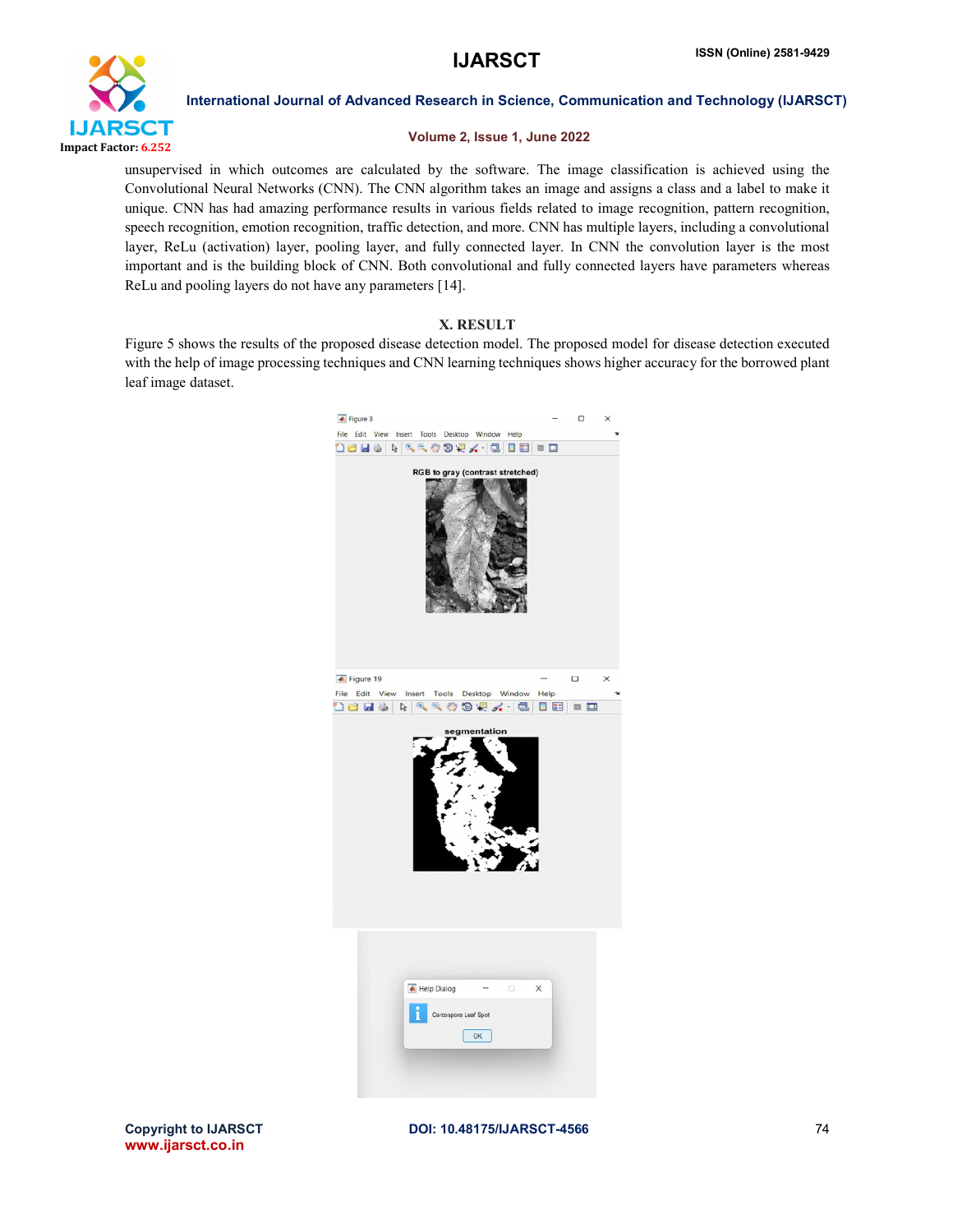

#### Volume 2, Issue 1, June 2022



#### XI. CONCLUSION

Protecting crops and plants in agriculture is not an easy task to do. It requires complete knowledge about the type of plants being grown and the possible disease the plants can attain. In our work, an automatic disease detection model using image processing techniques such as enhancement, segmentation, feature extraction, and classification is used to get the desired results.

The use of the convolutional neural network to detect whether the plant leaf is affected or not has been proven to have a higher rate of accuracy. These techniques help the farmers to identify the diseases at the initial stages itself so that they can be controlled and prevented. Hence the proposed model is very efficient and reliable in detecting diseases in plant leaves and also helps the farmers in maintaining the plants and improving the agricultural cultivation.

#### FUTURE ENHANCEMENT

The proposed system can be upgraded into a hardware model with a real-time entry system that helps the farmers to monitor and maintain the plants so that the diseases can be prevented from occurring. The future enhancement is to help the farmers by providing great plant care. Once the disease is detected the solution to handle these diseases can also be included in a future enhancement.

#### **REFERENCES**

- [1] Malti K. Singh, Subrat Chetia (2017) "Detection and Classification of Plant Leaf Diseases in Image Processing using MATLAB". International journal of life sciences research vol. 5, issue 4, pp:(120-124)
- [2] Sk Mahmudul Hassan, Arnab Kumar Maji, Michał Jasinski, Zbigniew Leonowicz and Elzbieta Jasinska (2021) "Identification of Plant-Leaf Diseases Using CNN and Transfer-Learning Approach". Electronics 2021,10,1388, MDPI.
- [3] Sumit Kumar, Veerendra Chaudhary, Ms. Supriya Khaitan Chandra (2021) "Plant Disease Detection Using CNN". Turkish Journal of Computer and Mathematics Education vol.12 no.12 (2021), 2106-2112.
- [4] Batta Mahesh (2018) "Machine Learning Algorithms A Review". International Journal of Science and Research (IJSR) ISSN: 2319-7064 ResearchGate Impact Factor (2018): 0.28 | SJIF (2018): 7.426
- [5] Mehmood ul Hasan, Saleem Ullah, Muhammad Jaleed Khan, Khurram Khurshid (2019) "Comparative analysis of SVM, ANN and CNN for classifying vegetation species using hyperspectral thermal infrared data". The international archives of the photogrammetry, remote sensing, and spatial information sciences, volume XLII-2/W13,2019.
- [6] Nageshwar Jaiswal, and Vivek Sarnaik (2021) "Detection of Plant Leaf Disease Using CNN Algorithm". International Journal of Research in Engineering and Science (IJRES) ISSN (Online): 2320-9364, ISSN (Print): 2320-9356 www.ijres.org Volume 9 Issue 9 ǁ 2021 ǁ PP. 35-44
- [7] Ramya R, Kiran M, Marimuthu E, Naveen Kumar B, Pavithra G (2020) "Plant Monitoring and Leaf Disease Detection with Classification using Machine Learning-MATLAB". International Journal of Engineering Research & Technology (IJERT) ISSN: 2278-0181 Published by, www.ijert.org RTICCT - 2020 Conference Proceedings.
- [8] Naveen Kishore Gattim, Subba Reddy Pallerla, Polaiah Bojja, Tallem Pavan kumar Reddy, Vempati Nikhil